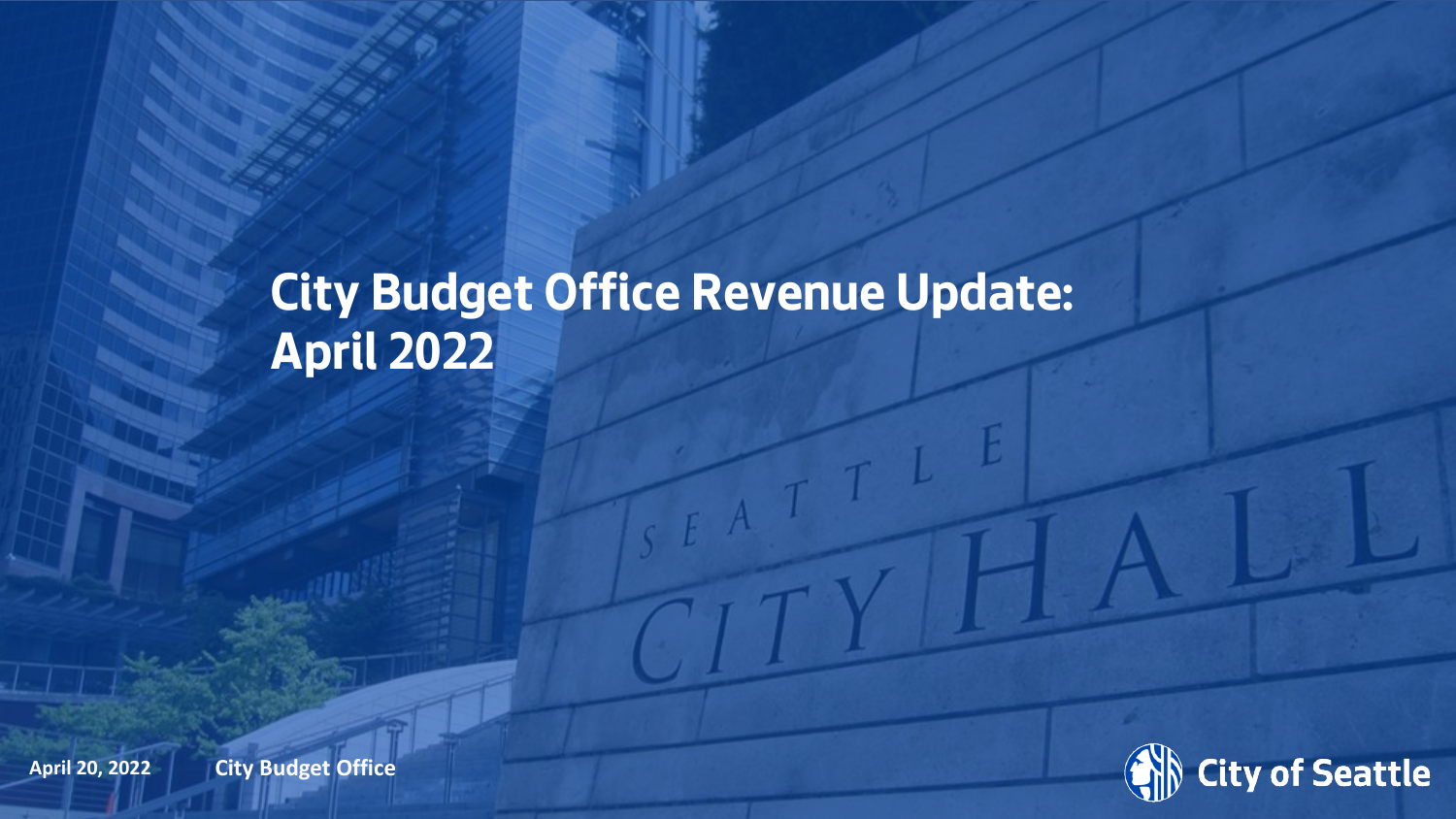## **Revenue Sources Projected by CBO**

#### **General Fund Revenues**

- Property Taxes General Expense and Medic One/EMS -- final computation based on OERF inputs
- Public Utility Taxes Seattle City Light and Seattle Public Utilities (Water, Sewer, Solid Waste)
- Other Minor Taxes Leasehold Excise, Gambling, Guns & Ammo, Transportation Network Co.
- Licenses and Permit Fees
- Court Fines
- On-Street Parking Fees
- Grants Federal, State, Interlocal
- Transfers

#### **Other Fund General Government Revenues**

- Short-Term Rental Tax
- Sweetened Beverage Tax
- Commercial Parking Tax
- School Zone Automated Enforcement Camera Fines
- Vehicle License Fees (Seattle Transportation Benefit District)



April 20, 2022 **City Budget Office** 2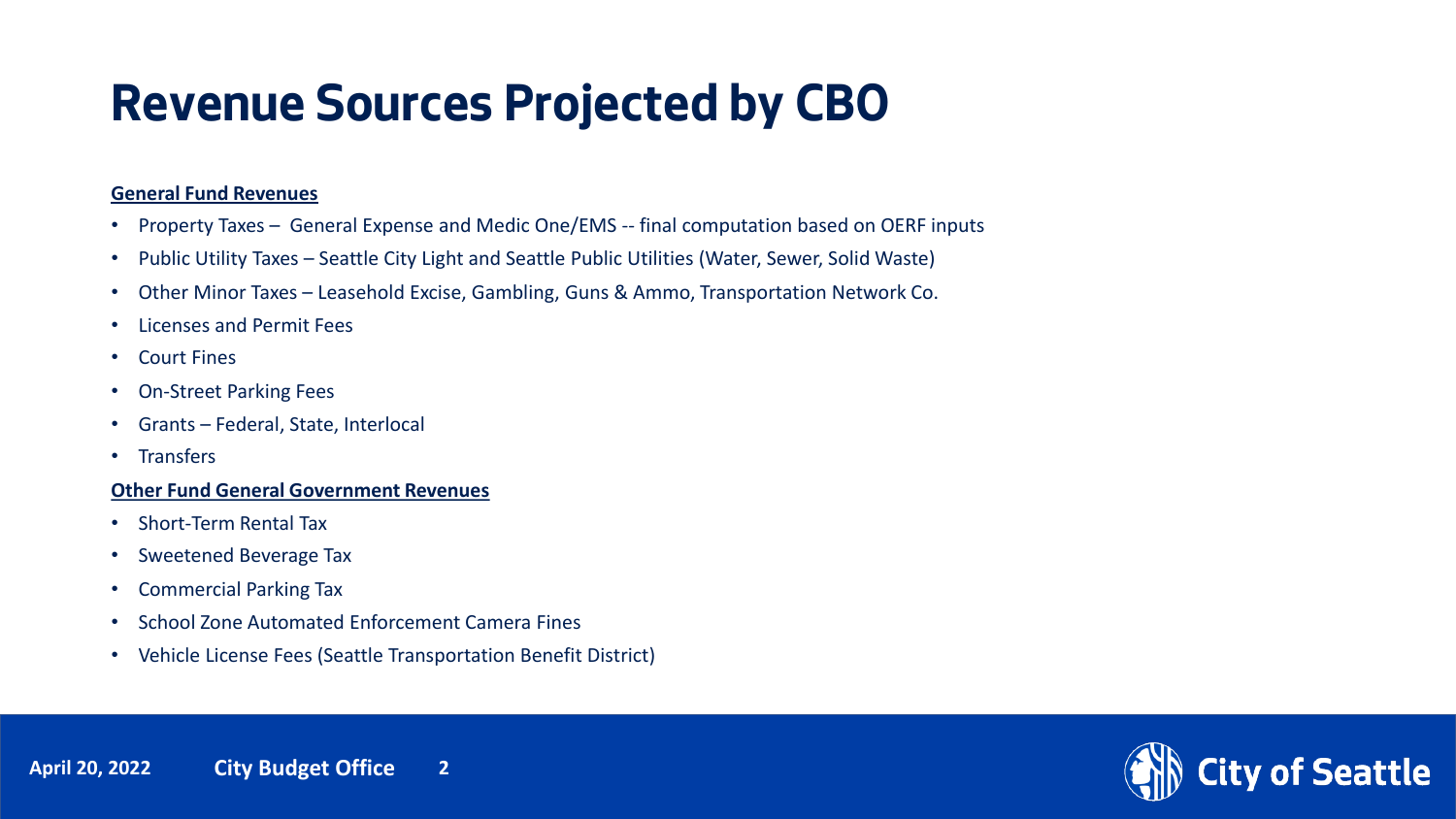## **General Fund Revenues – 2022 Revised, \$1.669B**



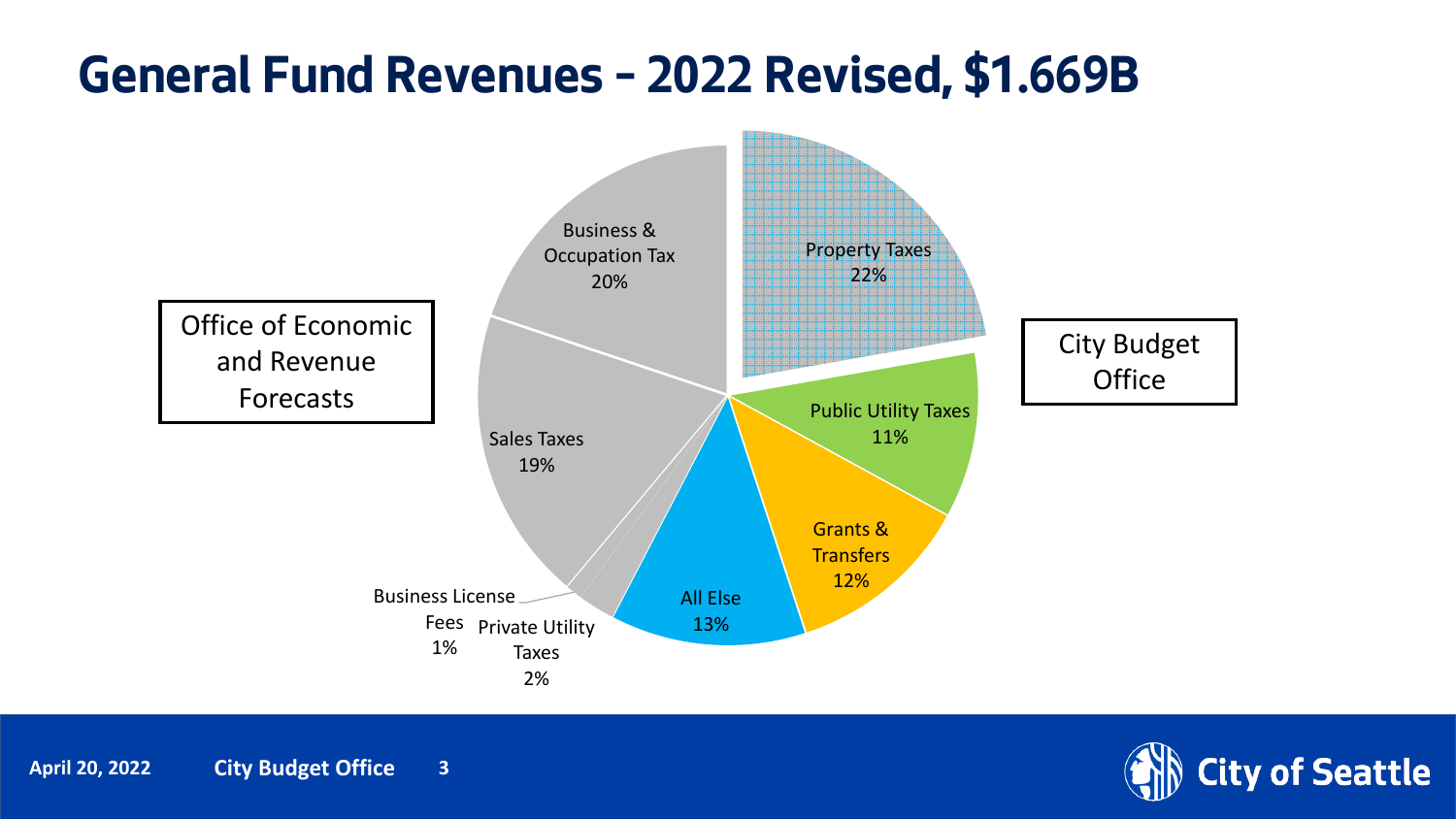#### **Forecast Considerations**

- **Anticipated ongoing volatility**: Projections in this 2020-2024 period are subject to considerable volatility as growth rates for several revenues are equally or more governed by health and policy responses as by underlying economic conditions
- **Impact of 2021 Actuals**: Incorporates actual year-end 2021 experience, which in several cases reduced the base revenue expectations going forward, even as growth expectations may be comparable
- **Impact of COVID response/recovery**: Several revenues are particularly susceptible to behavioral responses to COVID health concerns.
	- The recovery of Commercial Parking, Short-Term Rental and Sweetened Beverage tax revenues for example depends on return-to-office and recovery of the hospitality and travel sectors
- **Impact of policy decisions**: Other revenues are highly influenced by policy decisions, some COVIDrelated:
	- Court fines are significantly down due to policy decisions to suspend collections activity and credit card use fees; but some citation categories are also down due to diminished patrol hours and priorities related to traffic and non-traffic infractions
	- On-street parking revenues remain low compared to pre-pandemic levels due to decisions about the rate of growth in hourly rates over time

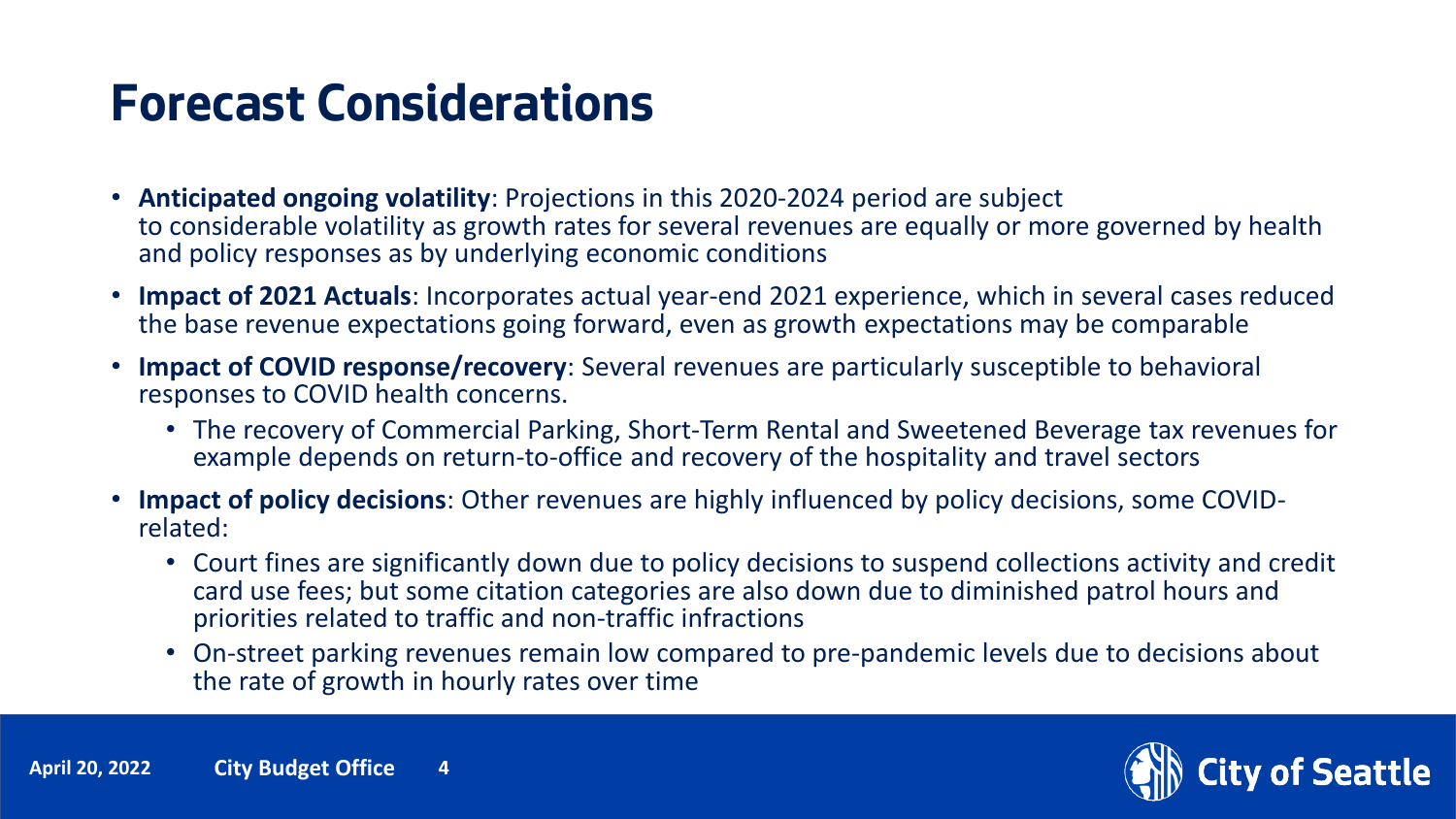## **April Forecast – CBO Revenues, General Fund**

| (\$ thousands)                      | 2021 Actuals | 2022 Adopted | 2022 Revised | <b>Revised minus</b><br>Adopted |           | 2023 Forecast 2024 Forecast |
|-------------------------------------|--------------|--------------|--------------|---------------------------------|-----------|-----------------------------|
| <b>Property Tax</b>                 | \$299,509    | \$303,789    | \$303,757    | $-532$                          | \$314,370 | \$316,741                   |
| <b>Property Tax - Medic One/EMS</b> | \$69,448     | \$69,978     | \$67,843     | $-52,135$                       | \$67,761  | \$70,270                    |
| <b>Public Utility Taxes</b>         | \$154,278    | \$178,104    | \$180,535    | \$2,431                         | \$186,716 | \$191,137                   |
| <b>Other Taxes</b>                  | \$12,803     | \$23,376     | \$21,231     | $-52,145$                       | \$21,658  | \$22,638                    |
| <b>Court Fines</b>                  | \$18,380     | \$19,836     | \$18,766     | $-$1,070$                       | \$24,411  | \$28,952                    |
| <b>Parking Meters</b>               | \$11,012     | \$21,216     | \$17,945     | $-53,271$                       | \$25,073  | \$32,836                    |
| Licenses & Permits                  | \$15,594     | \$19,121     | \$17,502     | $-51,619$                       | \$19,781  | \$20,279                    |
| <b>Grants</b>                       | \$72,551     | \$12,836     | \$13,495     | \$658                           | \$28,523  | \$10,439                    |
| <b>Transfers</b>                    | \$47,296     | \$187,381    | \$187,023    | $-5358$                         | \$27,825  | \$27,970                    |
| <b>All Else</b>                     | \$73,677     | \$131,870    | \$135,265    | \$3,396                         | \$74,244  | \$76,882                    |
| <b>General Fund Total - CBO</b>     | \$774,549    | \$967,506    | \$963,362    | $-54,144$                       | \$790,362 | \$798,145                   |

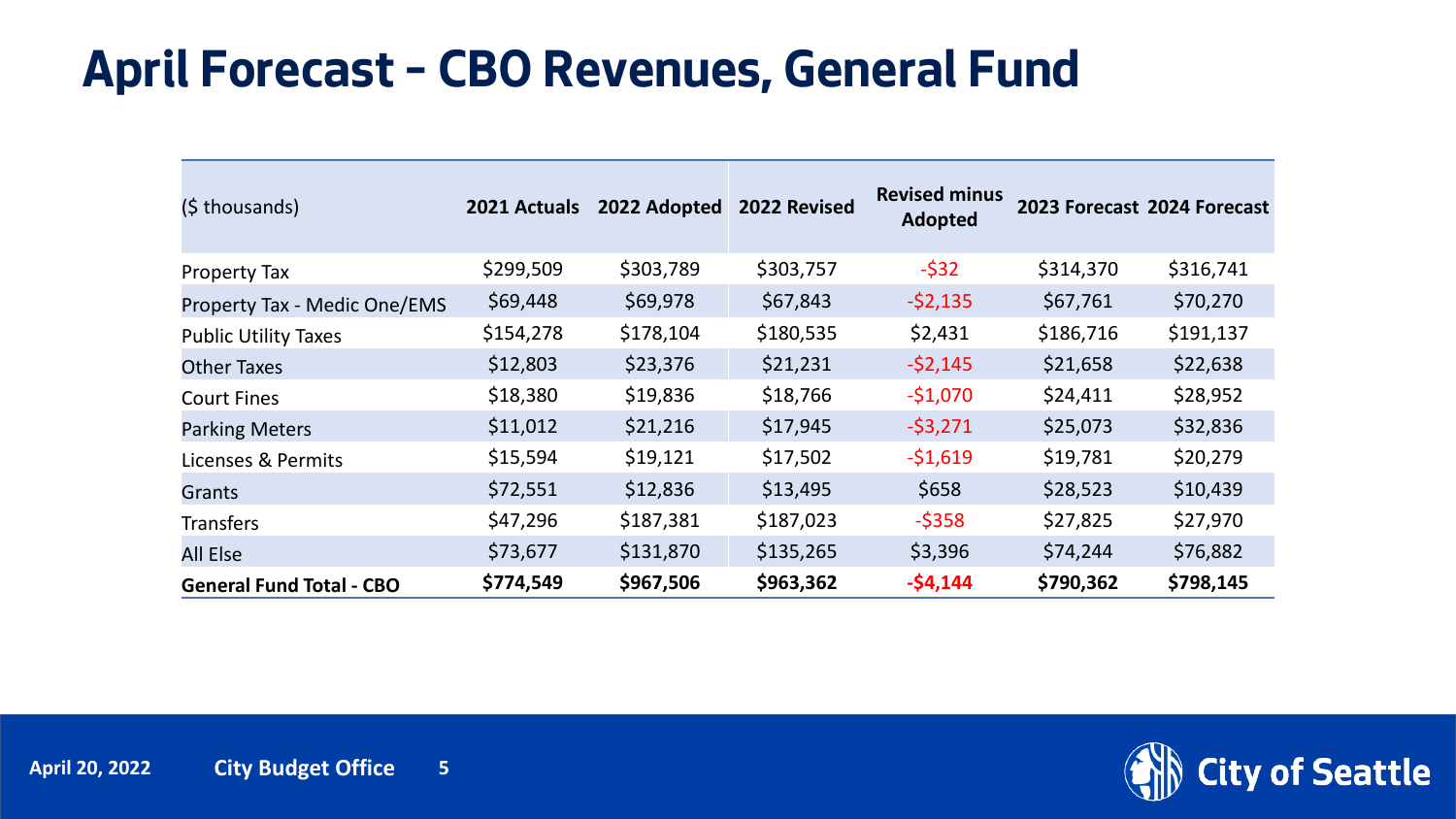## **General Fund Forecast: Notable Influences**

- **Property Tax** Medic One/EMS levy reduction due to relative assessed value growth
- **Other Taxes**  Transportation Network Company (TNC) tax New state legislation reduces tax rate \$0.15 from \$0.57 per trip to \$0.42 beginning 1/1/2023
- **Court Fines**  base reduction in citations and revenues for most categories. 2021 parking citation volumes returned to pre-pandemic levels, but related revenue remains well below 2019 receipts
- **Parking Meters**  on-street parking rates remain 58% below pre-pandemic levels, even though paid occupancy is comparable. Forecast assumes series of proposed rate increases beginning in April 2022 (delayed from December 2021)
- **Licenses & Permits –** base reduction in street use permits based on 2021 actuals
- **Transfers**  Includes \$64.2 million of federal Coronavirus Local Fiscal Recovery (CLFR) funds in 2022 and \$85.4 million Jump Start Payroll Expense Tax transfer to the General Fund
- **All Else** comprised of many smaller items with adjustments up and down across external service charges, interest earnings, state-shared revenue, and other miscellaneous smaller items. But also includes the General Fund proceeds (\$65 million) from the sale of the Mercer properties

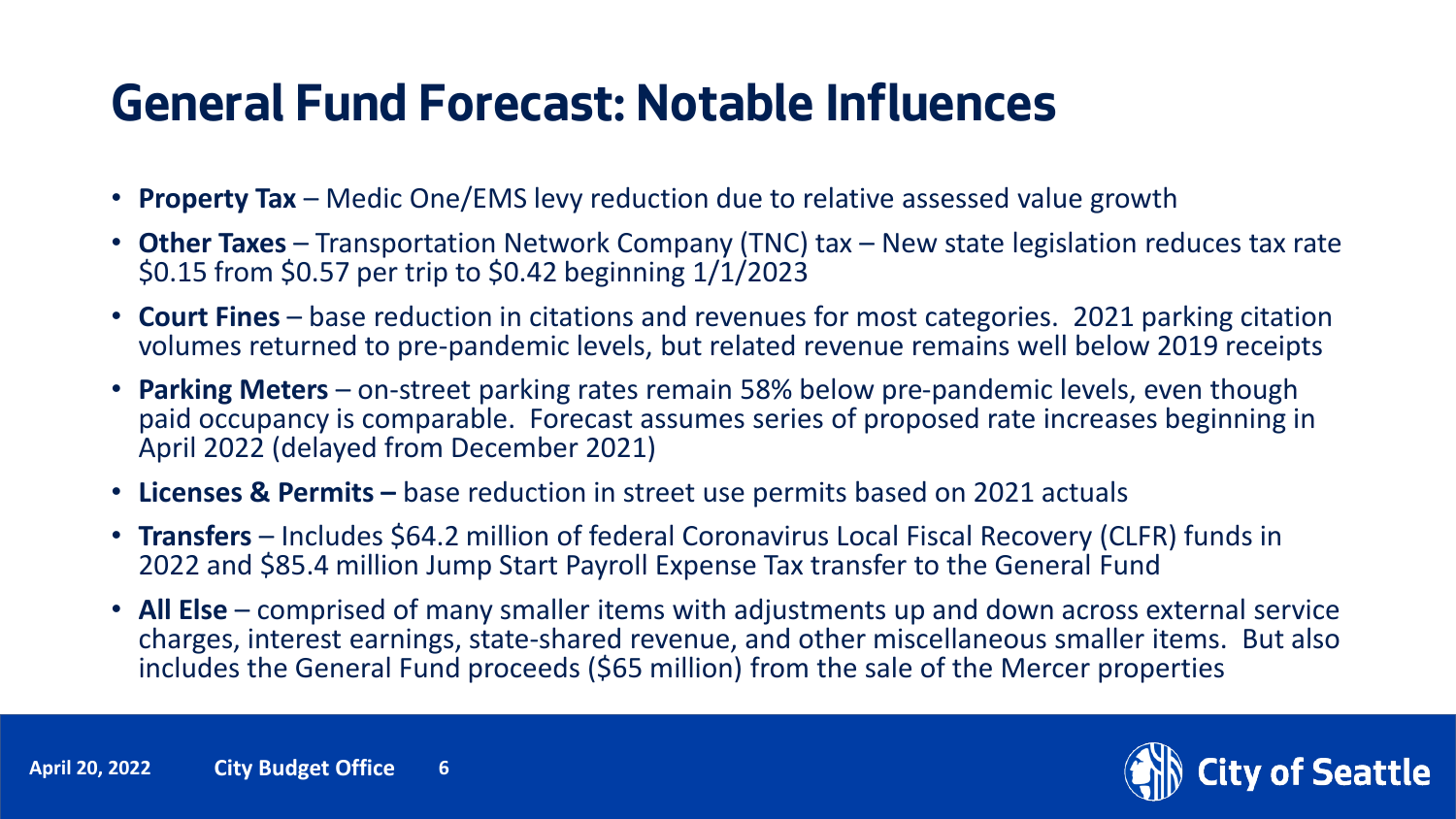## **April Forecast – CBO Revenues**

#### **Other General Government Funds**

| (\$ thousands)                  | 2021 Actuals | 2022 Adopted | 2022 Revised | <b>Revised</b><br>minus Adopted | 2023 Forecast | 2024 Forecast |
|---------------------------------|--------------|--------------|--------------|---------------------------------|---------------|---------------|
| <b>Short-term Rental Tax</b>    | \$6,049      | \$9,807      | \$7,924      | $-51,884$                       | \$8,372       | \$8,755       |
| <b>Sweetened Beverage Tax</b>   | \$21,236     | \$20,384     | \$22,191     | \$1,807                         | \$22,857      | \$23,314      |
| <b>Commercial Parking Tax</b>   | \$28,554     | \$36,540     | \$38,442     | \$1,902                         | \$50,339      | \$52,624      |
| School Zone Camera Fund         | \$8,079      | \$15,207     | \$13,409     | $-51,797$                       | \$14,994      | \$14,118      |
| <b>STBD Vehicle License Fee</b> | \$13,354     | \$16,012     | \$15,476     | $-5536$                         | \$15,693      | \$15,912      |

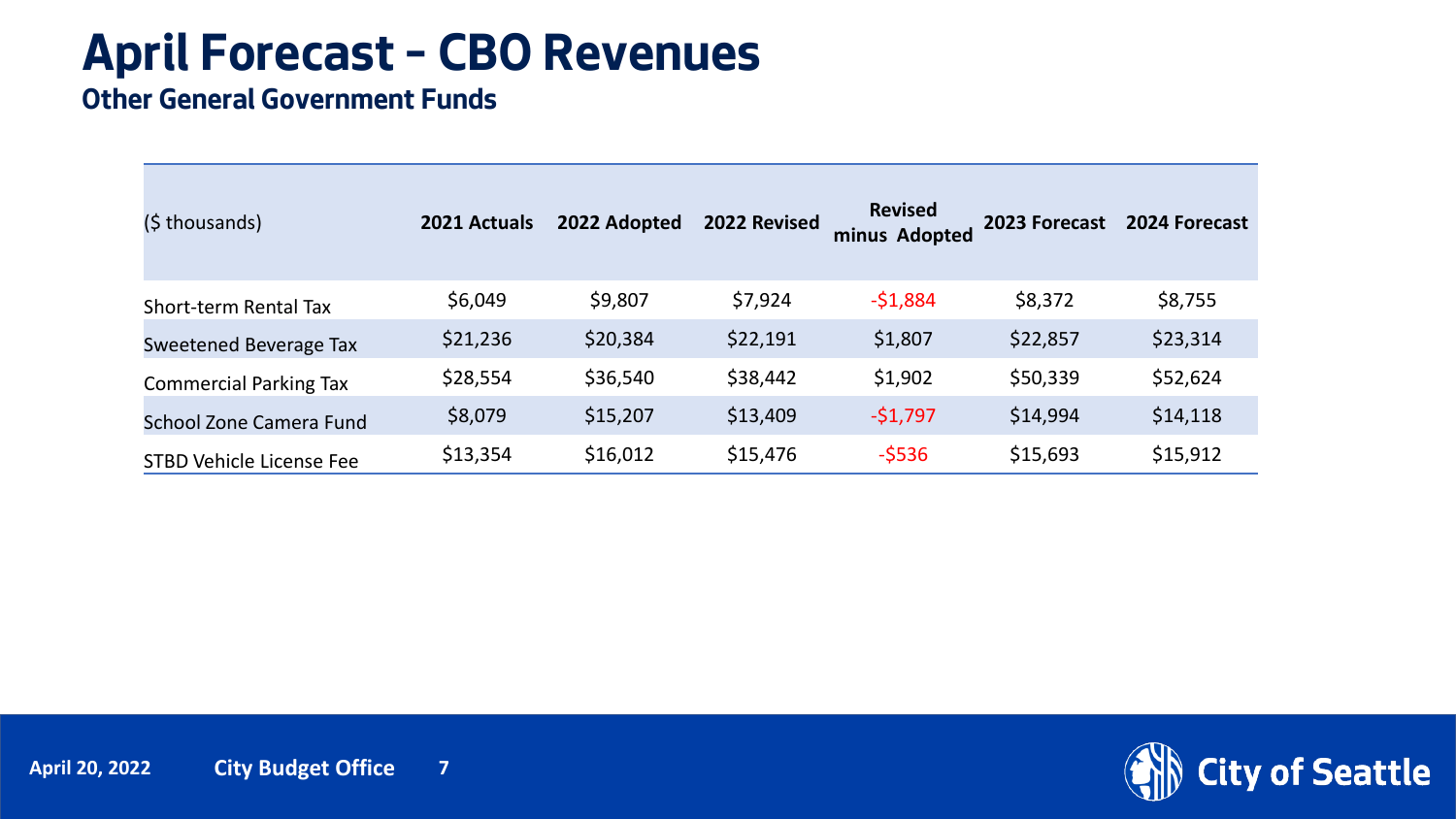#### **Other General Government Funds: Drivers of Revenue Revisions**

- **Short-Term Rental Tax** base reduction in revenues due to 2021 actuals
- **Sweetened Beverage Tax** ready-to-drink (bottled) beverage consumption has nearly returned to pre-pandemic levels, concentrates (fountain drinks and syrups) consumption in 2021 is at only 59% of 2019 levels
- **Commercial Parking Tax** forecast includes rate increase from 12.5% to 14.5%, effective July 1, 2022, which will help speed up revenue recovery
- **School Zone Cameras** 31 cameras now in operation (5 new since Oct/Nov 2021). Four additional cameras delayed in construction (concrete strike affected)

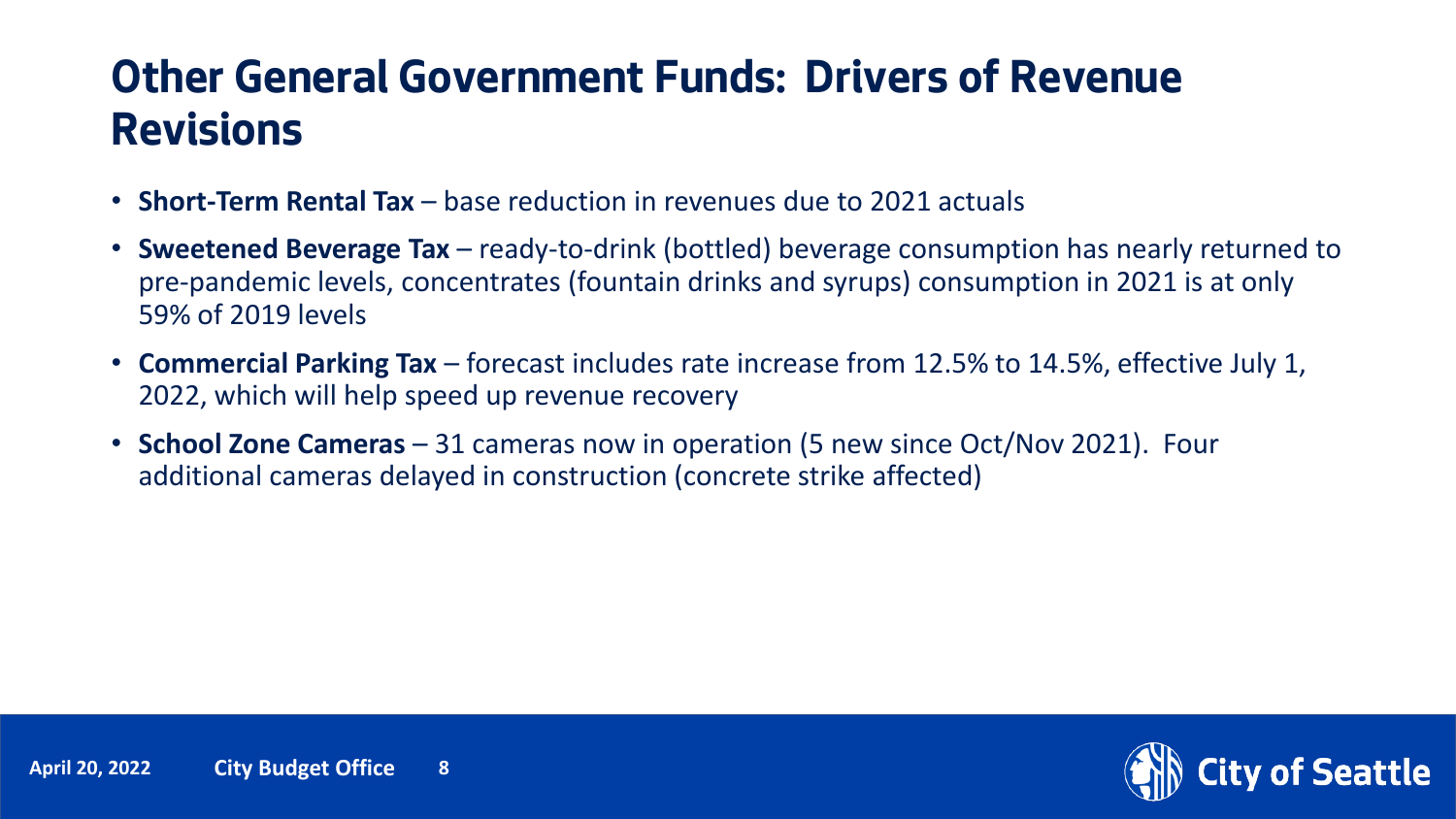## **April Revenue Forecast Summary**

#### **General Government Funds**

*(Grey = OERF / Blue = CBO)*

| (\$ thousands)                       | 2021 Actuals | 2022 Adopted | 2022 Revised | <b>Revised</b><br>minus Adopted | 2023 Forecast | 2024 Forecast |
|--------------------------------------|--------------|--------------|--------------|---------------------------------|---------------|---------------|
| <b>Sales Taxes</b>                   | \$299,412    | \$303,929    | \$318,465    | \$14,536                        | \$331,742     | \$349,725     |
| <b>Business &amp; Occupation Tax</b> | \$315,425    | \$317,427    | \$331,860    | \$14,433                        | \$348,978     | \$366,982     |
| <b>Business License Fees</b>         | \$16,824     | \$18,048     | \$17,674     | $-5373$                         | \$18,586      | \$19,545      |
| <b>Private Utility Taxes</b>         | \$44,717     | \$38,958     | \$40,038     | \$1,081                         | \$36,051      | \$34,110      |
|                                      |              |              |              |                                 |               |               |
| <b>Property Taxes</b>                | \$368,957    | \$373,767    | \$371,600    | $-52,167$                       | \$382,130     | \$387,011     |
| <b>Public Utility Taxes</b>          | \$154,278    | \$178,104    | \$180,535    | \$2,431                         | \$186,716     | \$191,137     |
| <b>Court Fines/Parking</b>           | \$29,392     | \$41,052     | \$36,711     | $-54,341$                       | \$49,484      | \$61,789      |
| <b>Other Licenses &amp; Permits</b>  | \$15,594     | \$19,121     | \$17,502     | $-51,619$                       | \$19,781      | \$20,279      |
| Grants                               | \$72,551     | \$12,836     | \$13,495     | \$658                           | \$28,523      | \$10,439      |
| <b>Transfers</b>                     | \$47,296     | \$187,381    | \$187,023    | $-5358$                         | \$27,825      | \$27,970      |
| <b>All Else</b>                      | \$86,480     | \$155,245    | \$156,496    | \$1,251                         | \$95,902      | \$99,521      |
| <b>General Fund Total</b>            | \$1,450,928  | \$1,645,866  | \$1,671,400  | \$25,534                        | \$1,525,719   | \$1,568,507   |
|                                      |              |              |              |                                 |               |               |
| Payroll Expense Tax                  | \$248,102    | \$233,872    | \$277,487    | \$43,615                        | \$296,252     | \$311,970     |
|                                      |              |              |              |                                 |               |               |
| <b>Short-term Rental Tax</b>         | \$6,049      | \$9,807      | \$7,924      | $-51,884$                       | \$8,372       | \$8,755       |
| <b>Sweetened Beverage Tax</b>        | \$21,236     | \$20,384     | \$22,191     | \$1,807                         | \$22,857      | \$23,314      |
| <b>Commercial Parking Tax</b>        | \$28,554     | \$36,540     | \$38,442     | \$1,902                         | \$50,339      | \$52,624      |
| <b>School Zone Camera Fund</b>       | \$8,079      | \$15,207     | \$13,409     | -\$1,797                        | \$14,994      | \$14,118      |
|                                      |              |              |              |                                 |               |               |
| <b>Grand Total</b>                   | \$1,762,946  | \$1,961,676  | \$2,030,854  | \$69,177                        | \$1,918,533   | \$1,979,288   |



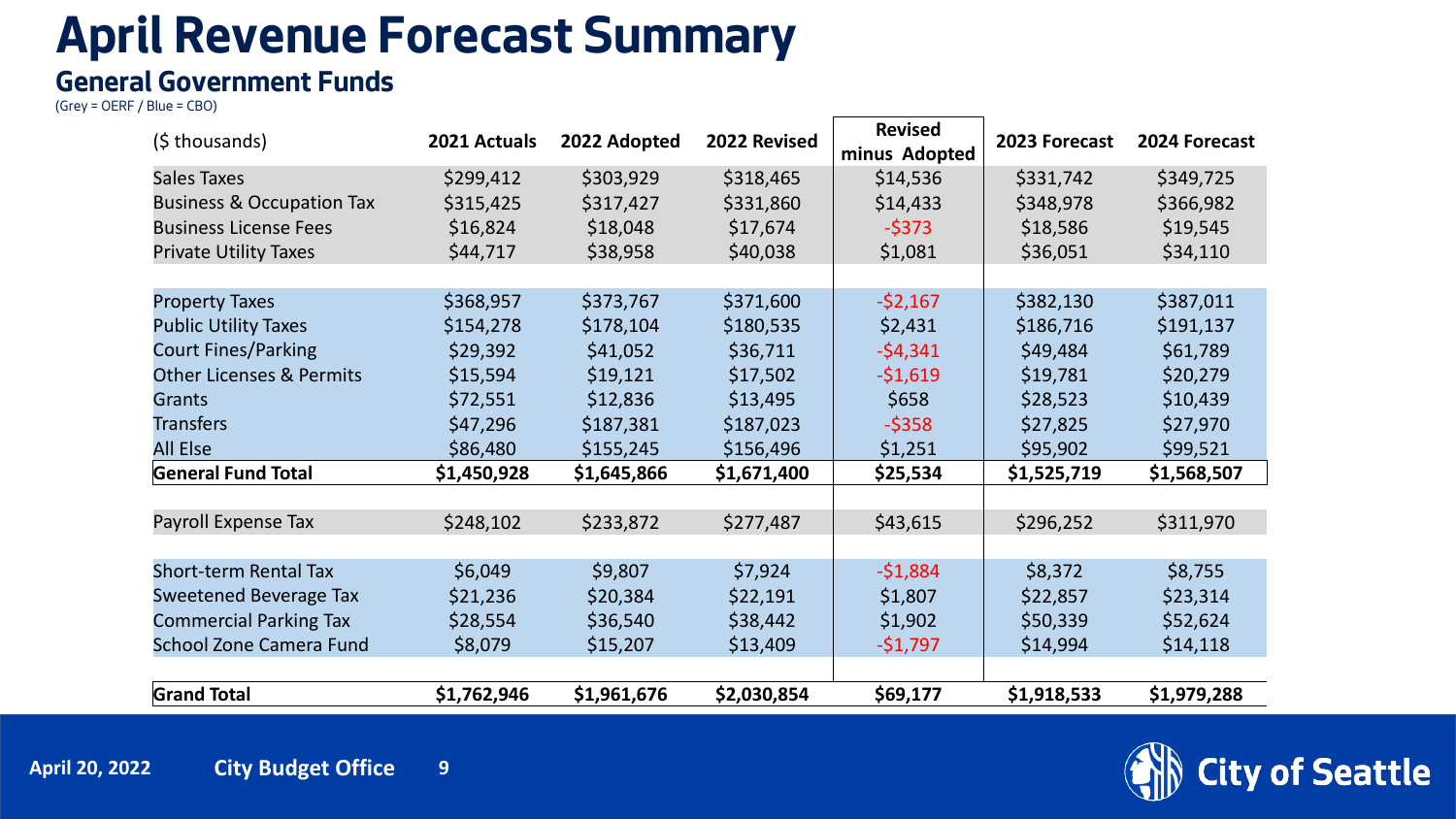## **April Revenue Forecast Summary**

**Other General Government Funds**

| (\$ thousands)                                       | 2021 Actuals | 2022 Adopted | 2022 Revised | <b>Revised</b><br>minus Adopted | 2023 Forecast | 2024 Forecast |
|------------------------------------------------------|--------------|--------------|--------------|---------------------------------|---------------|---------------|
| <b>Admissions Tax</b>                                | \$9,476      | \$20,054     | \$20,054     | \$0                             | \$21,401      | \$22,043      |
| Real Estate Excise Tax (REET)                        | \$112,176    | \$88,044     | \$99,720     | \$11,676                        | \$87,812      | \$82,552      |
| <b>STBD Sales Tax</b>                                | \$42,286     | \$47,755     | \$49,205     | \$1,450                         | \$49,417      | \$50,313      |
| <b>STBD Vehicle License Fee</b>                      | \$13,354     | \$16,012     | \$15,476     | $-5536$                         | \$15,693      | \$15,912      |
| <b>Seattle Transportation Benefit District Total</b> | \$55,640     | \$63,767     | \$64,681     | \$914                           | \$65,109      | \$66,225      |